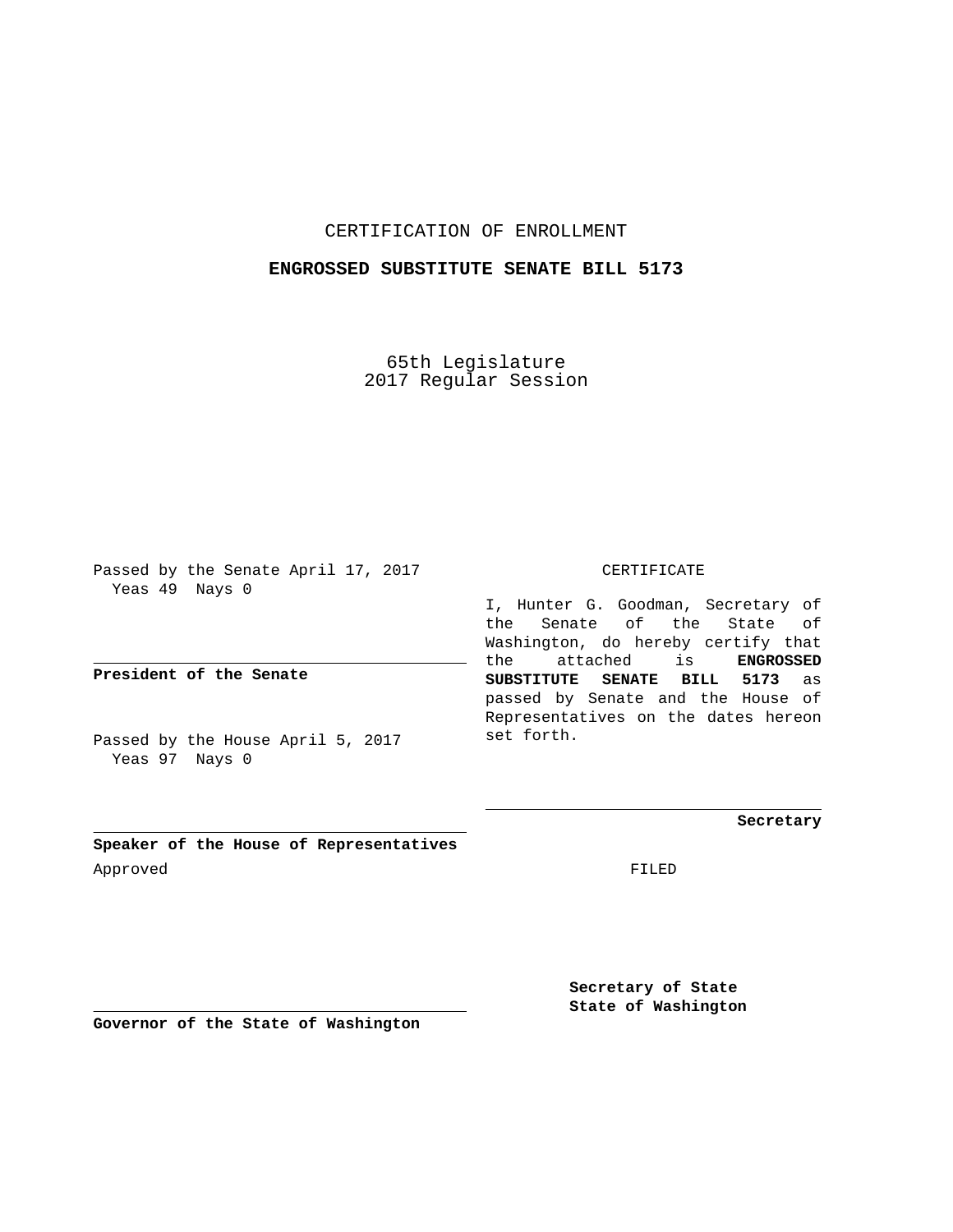## **ENGROSSED SUBSTITUTE SENATE BILL 5173**

AS AMENDED BY THE HOUSE

Passed Legislature - 2017 Regular Session

## **State of Washington 65th Legislature 2017 Regular Session**

**By** Senate State Government (originally sponsored by Senators Chase, Miloscia, Hunt, and Hobbs; by request of Department of Enterprise Services)

READ FIRST TIME 02/09/17.

1 AN ACT Relating to loss prevention reviews by state agencies; and amending RCW 43.19.003, 43.19.782, and 43.19.783.2

3 BE IT ENACTED BY THE LEGISLATURE OF THE STATE OF WASHINGTON:

4 **Sec. 1.** RCW 43.19.003 and 2011 1st sp.s. c 43 s 102 are each 5 amended to read as follows:

6 The definitions in this section apply throughout this chapter 7 unless the context clearly requires otherwise.

8 (1) "Department" means the department of enterprise services.

9 (2) "Director" means the director of enterprise services.

10 (3) "State agency" means every state agency, office, officer, board, commission, institution, and institution of higher education, including all state universities, regional universities, The Evergreen State College, and community and technical colleges.

14 **Sec. 2.** RCW 43.19.782 and 2011 1st sp.s. c 43 s 508 are each 15 amended to read as follows:

16 (1) ((The director)) In consultation with the department and upon 17 delegation, a state agency shall appoint a loss prevention review 18 team when the death of a person, serious injury to a person, or other 19 substantial loss is alleged or suspected to be caused at least in 20 part by the actions of a state agency( $(-)$  unless the director in his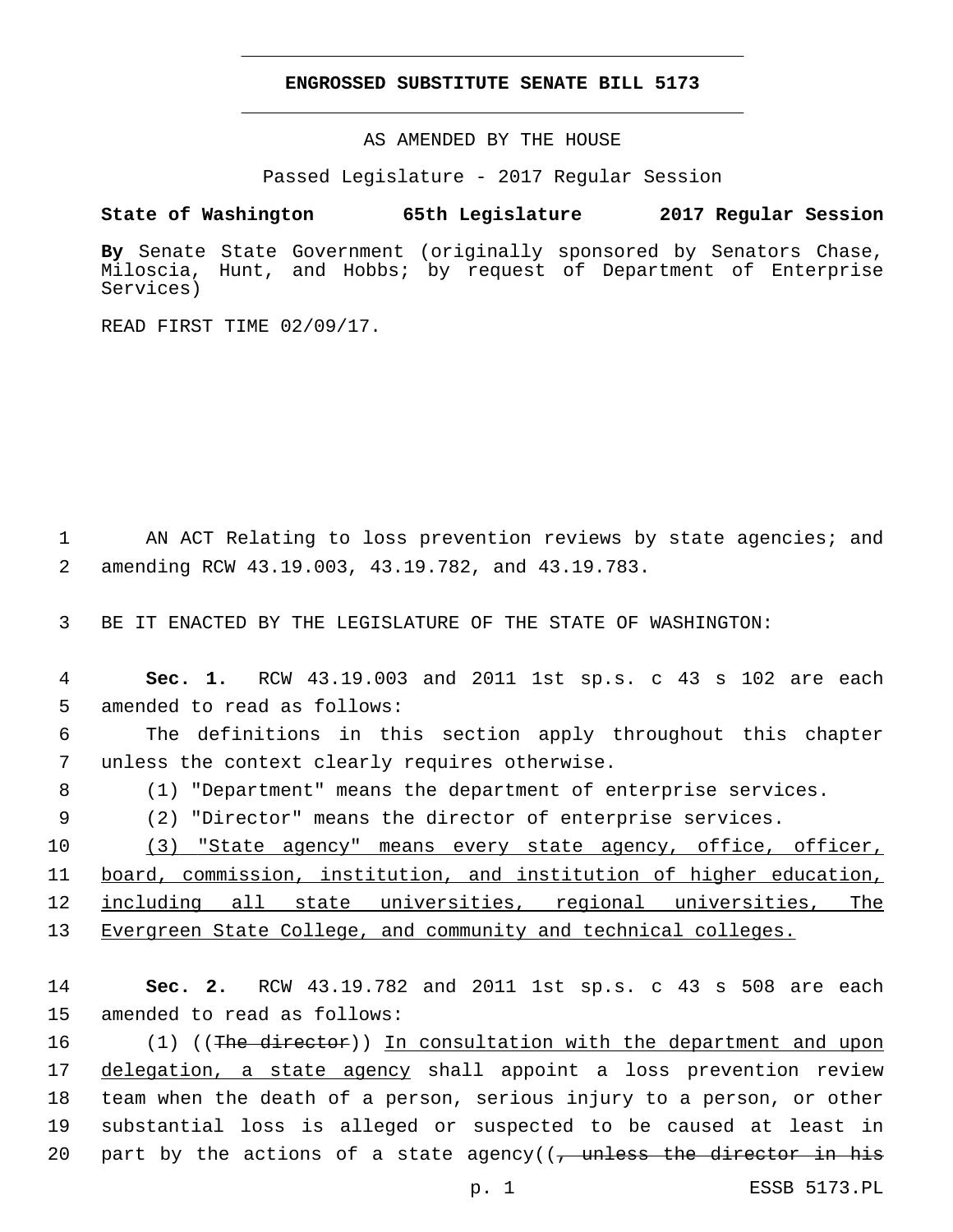1 or her discretion determines that the incident does not merit 2 review)) except when the death, injury, or substantial loss is 3 already being investigated by another federal or state agency, or by 4 the affected state agency, pursuant to the federal or state agency 5 requirements. Any review conducted by another agency or under other 6 requirements must contain elements of subsection (3) of this section 7 and must comply with section 3 of this act to the extent section 3 of 8 this act does not conflict with statutes or rules governing those 9 reviews. The department may also direct a state agency to conduct a 10 loss prevention review ((team may also be appointed when any other 11 substantial loss occurs as a result of agency policies, litigation or 12 defense practices, or other management practices. When the director 13 decides not to appoint a loss prevention review team he or she shall 14 issue a statement of the reasons for the director's decision. The 15 statement shall be made available on the department's web site. The 16 director's decision pursuant to this section to appoint or not 17 appoint a loss prevention review team shall not be admitted into 18 evidence in a civil or administrative proceeding.)) after 19 consultation with the affected agency as to the purpose, scope, 20 necessary resources, and intended outcomes of the loss prevention 21 review. The department may provide guidance to the state agency 22 conducting the loss prevention review as requested by the state 23 agency.

24 (2) A loss prevention review team shall consist of at least three 25 ((but no more than five)) persons, and may include independent 26 consultants, contractors, or state employees, but it shall not 27 include any person ((employed by the agency)) directly involved in 28 the loss or risk of loss giving rise to the review, nor any person 29 with testimonial knowledge of the incident to be reviewed. At least 30 one member of the review team shall have expertise relevant to the 31 matter under review, but no more than half of the review team members 32 may be employees of the affected agency.

 (3) The loss prevention review team shall review the death, serious injury, or other incident and the circumstances surrounding it, evaluate its causes, and recommend steps to reduce the risk of such incidents occurring in the future. The loss prevention review team shall accomplish these tasks by reviewing relevant 38 documents( $(\tau)$ ) and interviewing persons with relevant knowledge( $(\tau)$ 39 and reporting its recommendations)). The loss prevention review team 40 must submit a report in writing to the director and the ((director))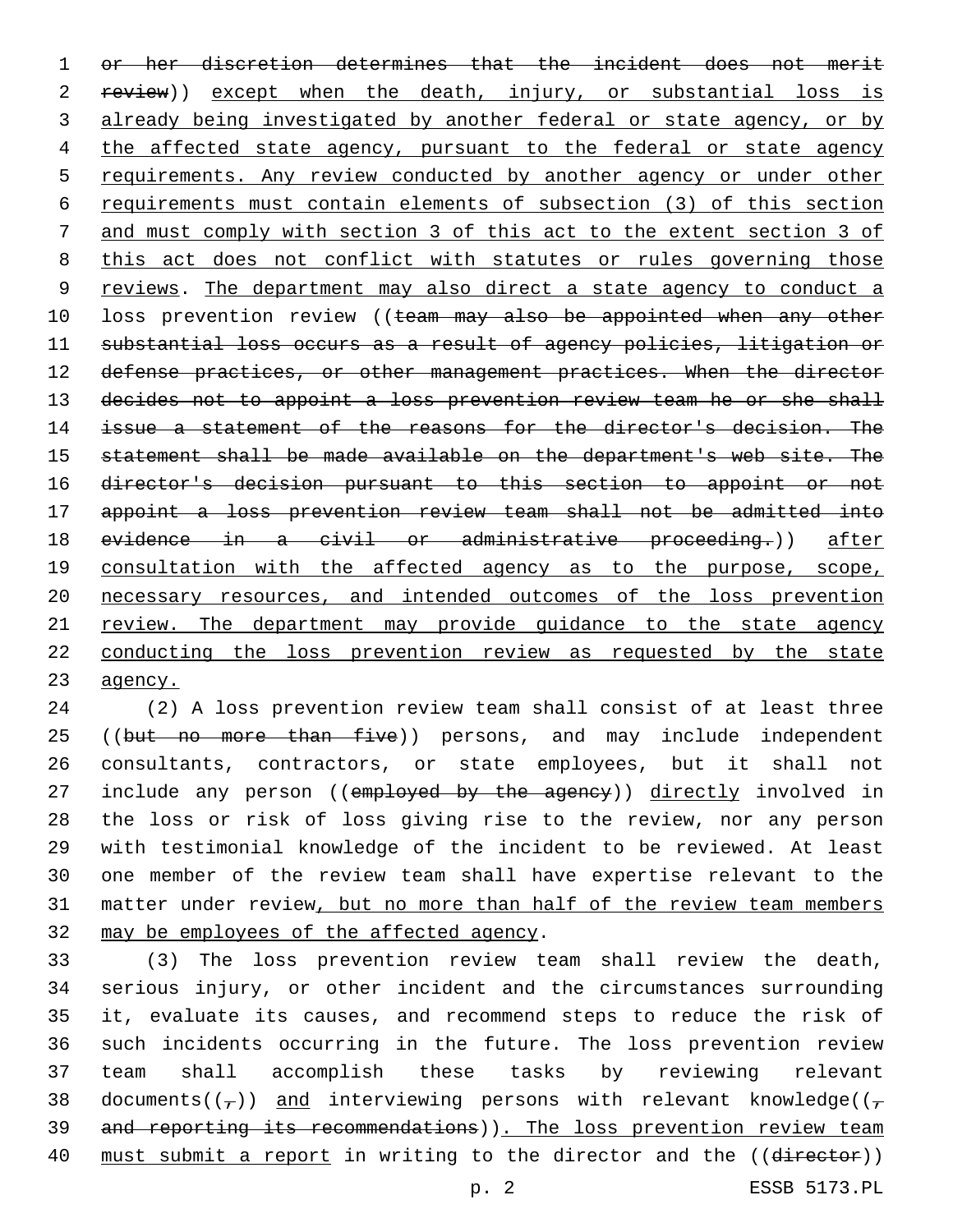1 head of the state agency involved in the loss or risk of loss 2 ((within the time requested by the director)). The report must include the teams' findings, analyze the causes and contributing factors, analyze future risk, include methods that the agency will use to address and mitigate the risks identified, which may include changes to policies or procedures, and any legislative recommendation necessary to address and carry out the risk treatment strategies identified in the subject report and include the manner in which the agency will measure the effectiveness of its changes. The final report shall not disclose the contents of any documents required by 11 law or regulation to be kept private or confidential, or that are 12 subject to legal privilege or exemption.

13 (4) ((Pursuant to guidelines established by the director,)) The director may develop and enact rules to implement the provisions of this chapter that apply to all state agency loss prevention review 16 teams. State agencies must notify the department immediately upon becoming aware of a death, serious injury, or other substantial loss that is alleged or suspected to be caused at least in part by the 19 actions of the state agency.

 (5) All state agencies shall provide the loss prevention review team ready access to relevant documents in their possession and ready 22 access to their employees.

 (6) The director shall submit an annual report to the legislature 24 identifying the reviews conducted in the past year, providing appropriate metrics on effectiveness and efficiency of the loss prevention review team and programs, and summarizing any determinations of trends in incidents such as reductions or increases in the frequency or magnitude of losses and innovative approaches to mitigating risks identified.

 **Sec. 3.** RCW 43.19.783 and 2011 1st sp.s. c 43 s 509 are each 31 amended to read as follows:

 (1) The final report from ((a)) the state agency's loss prevention review team to the director shall be made public by the 34 director promptly ((upon receipt)) after review, and shall be subject to public disclosure. The final report shall be subject to discovery in a civil or administrative proceeding. However, the final report shall not be admitted into evidence or otherwise used in a civil or administrative proceeding except pursuant to subsection (2) of this 39 section.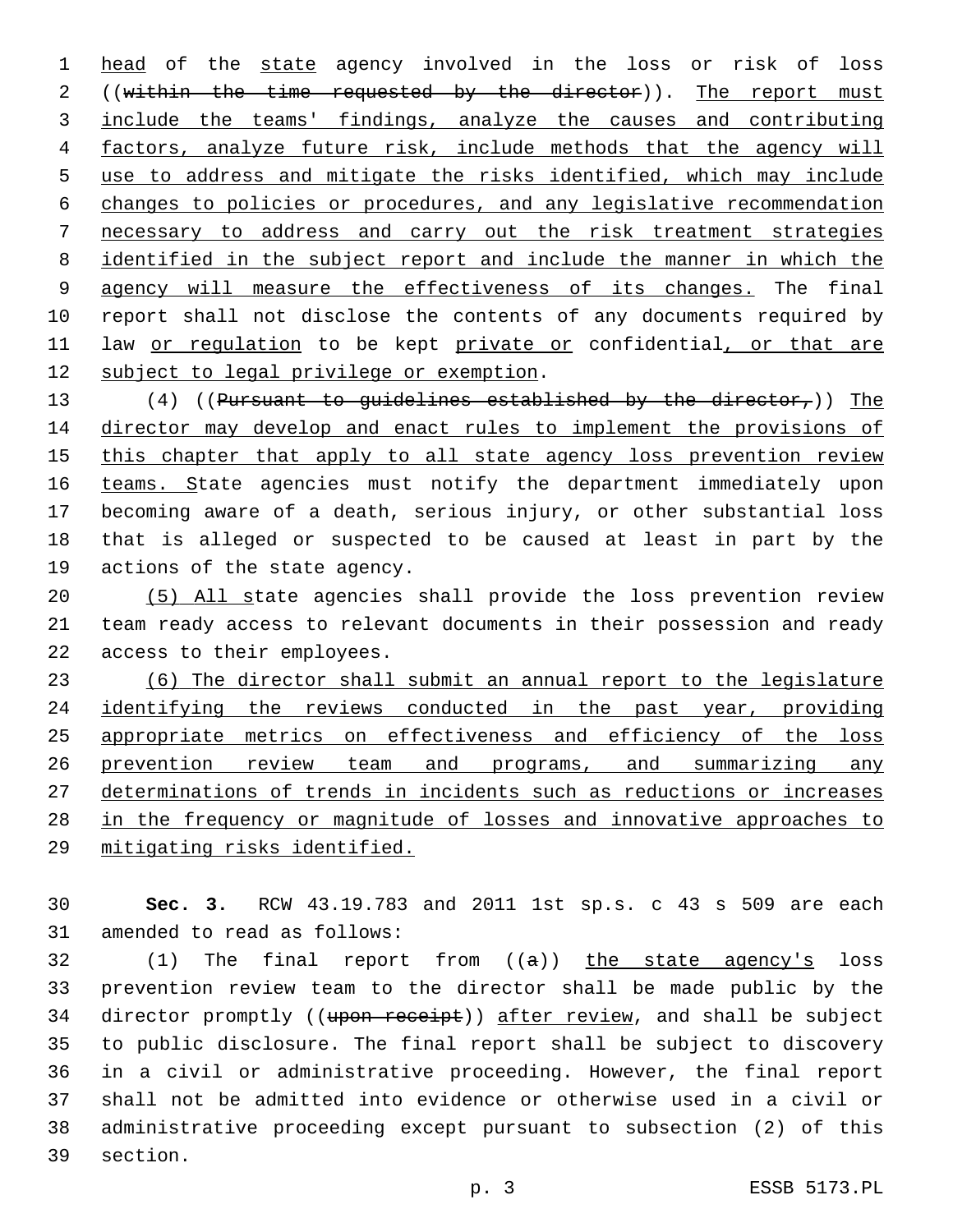(2) The relevant excerpt or excerpts from the final report of a loss prevention review team may be used to impeach a fact witness in a civil or administrative proceeding only if the party wishing to use the excerpt or excerpts from the report first shows the court by clear and convincing evidence that the witness, in testimony provided in deposition or at trial in the present proceeding, has contradicted his or her previous statements to the loss prevention review team on an issue of fact material to the present proceeding. In that case, the party may use only the excerpt or excerpts necessary to demonstrate the contradiction. This section shall not be interpreted as expanding the scope of material that may be used to impeach a 12 witness.

 (3) No member of a loss prevention review team may be examined in a civil or administrative proceeding as to (a) the work of the loss prevention review team, (b) the incident under review, (c) his or her statements, deliberations, thoughts, analyses, or impressions relating to the work of the loss prevention review team or the incident under review, or (d) the statements, deliberations, thoughts, analyses, or impressions of any other member of the loss prevention review team, or any person who provided information to it, relating to the work of the loss prevention review team or the 22 incident under review.

 (4) Any document that exists prior to the appointment of a loss prevention review team, or that is created independently of such a team, does not become inadmissible merely because it is reviewed or used by the loss prevention review team. A person does not become unavailable as a witness merely because the person has been interviewed by or has provided a statement to a loss prevention review team. However, if called as a witness, the person may not be examined regarding the person's interactions with the loss prevention review team, including without limitation whether the loss prevention review team interviewed the person, what questions the loss prevention review team asked, and what answers the person provided to the loss prevention review team. This section shall not be construed as restricting the person from testifying fully in any proceeding regarding his or her knowledge of the incident under review.

 (5) Documents prepared by or for the loss prevention review team are inadmissible and may not be used in a civil or administrative proceeding, except that excerpts may be used to impeach the credibility of a witness under the same circumstances that excerpts